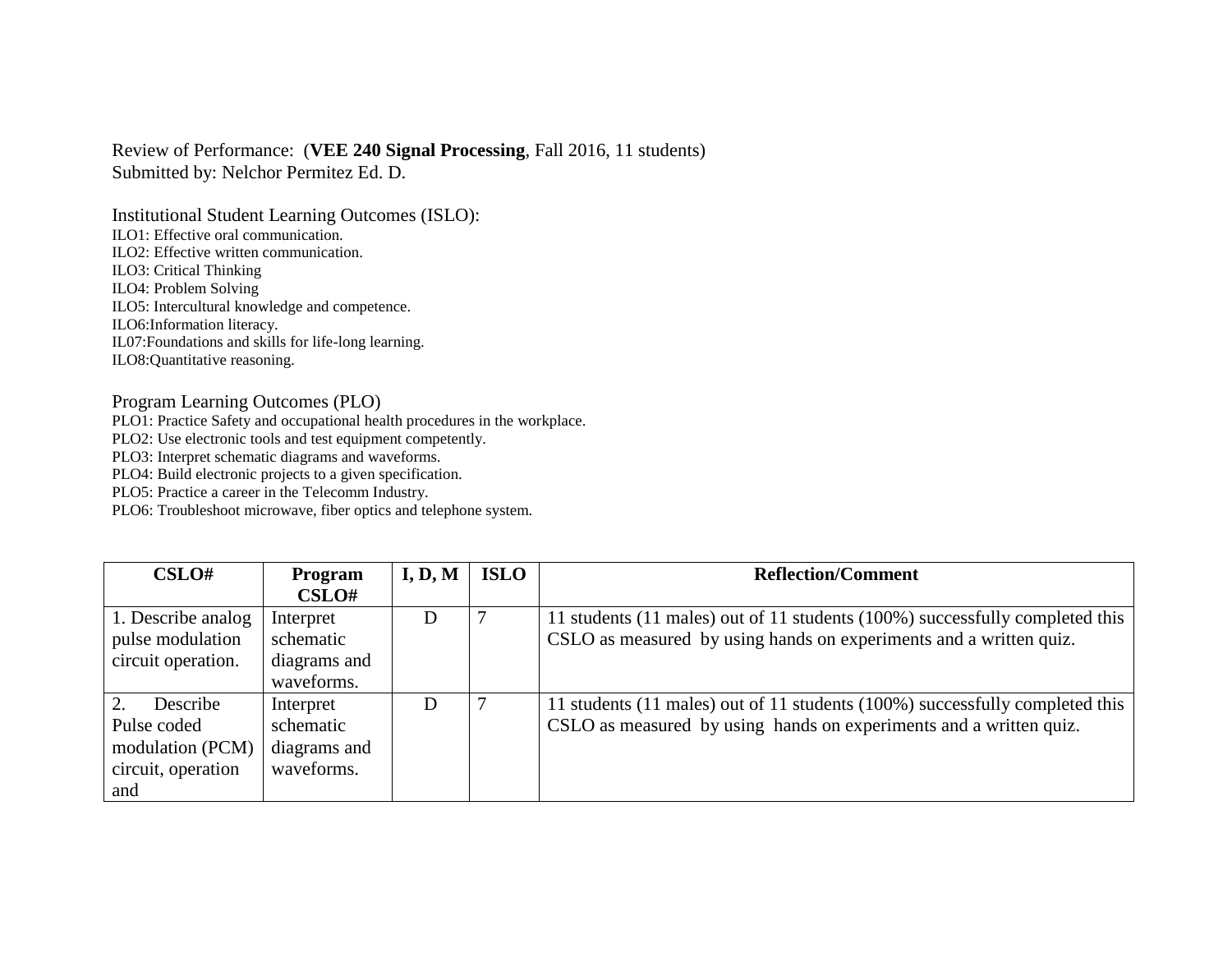| troubleshooting<br>PCM circuit.                                                                                                    |                                                      |              |                |                                                                                                                                                    |
|------------------------------------------------------------------------------------------------------------------------------------|------------------------------------------------------|--------------|----------------|----------------------------------------------------------------------------------------------------------------------------------------------------|
| 3. Describe Delta<br>modulation (DM)<br>circuit, operation ar<br>troubleshoot DM<br>circuit.                                       | Interpret<br>schematic<br>diagrams and<br>waveforms. | M            | $\overline{7}$ | 11 students (11 males) out of 11 students (100%) successfully completed this<br>CSLO as measured by using hands on experiments and a written quiz. |
| Describe FSK<br>4:<br>(Frequency shift)<br>keying) circuit,<br>operation and<br>troubleshoot<br>FSK circuit                        | Interpret<br>schematic<br>diagrams and<br>waveforms. | M            | $\overline{7}$ | 11 students (11 males) out of 11 students (100%) successfully completed this<br>CSLO as measured by using hands on experiments and a written quiz. |
| 5. Describe Phase<br>shift Keying (PSK)<br>circuit, operation<br>and<br>troubleshoot PSK<br>circuit.                               | Interpret<br>schematic<br>diagrams and<br>waveforms. | M            | $\overline{7}$ | 11 students (11 males) out of 11 students (100%) successfully completed this<br>CSLO as measured by using hands on experiments and a written quiz. |
| Describe<br>and<br>6.<br>analyze Time and<br>Frequency division<br>multiplexing<br>circuit<br>operation<br>and<br>troubleshooting. | Interpret<br>schematic<br>diagrams and<br>waveforms. | $\mathbf{M}$ | $\overline{7}$ | 11 students (11 males) out of 11 students (100%) successfully completed this<br>CSLO as measured by using hands on experiments and a written quiz. |